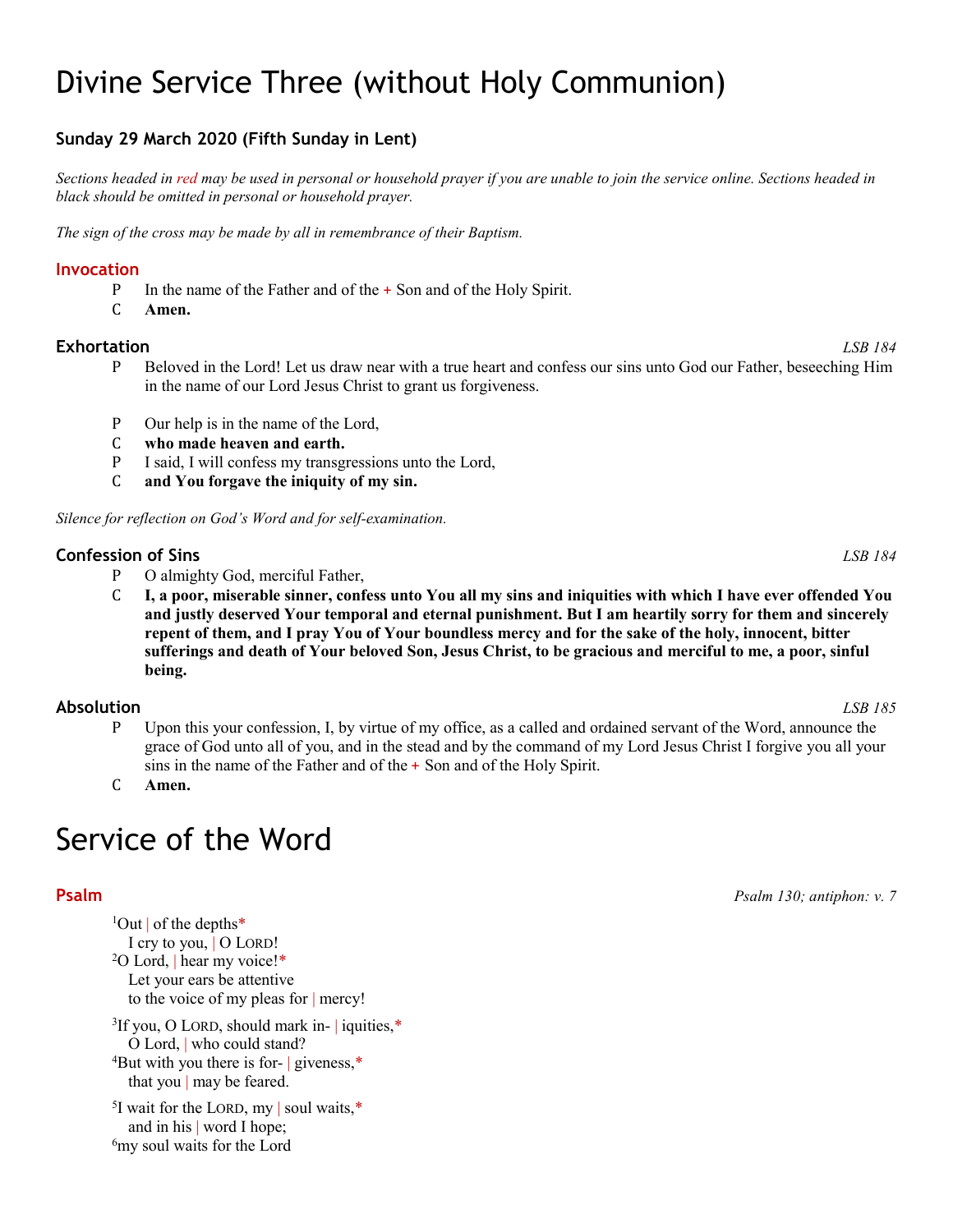more than watchmen for the | morning,\* more than watchmen for the | morning.

7O Israel, hope in the LORD! For with the LORD there is | steadfast love,\* and with him is plentiful re- | demption. 8And he will redeem | Israel\* from all his in- | iquities.

### **Kyrie** *LSB 186*

C **Lord, have mercy upon us. Christ, have mercy upon us. Lord, have mercy upon us.**

### **Salutation**

- P The Lord be with you.<br>C And with thy spirit.
- And with thy spirit.

### **Collect of the Day**

P Let us pray.

Almighty God, by Your great goodness mercifully look upon Your people that we may be governed and preserved evermore in body and soul; through Jesus Christ, Your Son, our Lord, who lives and reigns with You and the Holy Spirit, one God, now and forever.

C **Amen.**

### **Old Testament Reading** *Ezekiel 37:1–14*

<sup>1</sup>The hand of the LORD was upon me, and he brought me out in the Spirit of the LORD and set me down in the middle of the valley; it was full of bones. <sup>2</sup>And he led me around among them, and behold, there were very many on the surface of the valley, and behold, they were very dry. <sup>3</sup>And he said to me, "Son of man, can these bones live?" And I answered, "O Lord GOD, you know." <sup>4</sup>Then he said to me, "Prophesy over these bones, and say to them, O dry bones, hear the word of the LORD. <sup>5</sup>Thus says the Lord GOD to these bones: Behold, I will cause breath to enter you, and you shall live. <sup>6</sup>And I will lay sinews upon you, and will cause flesh to come upon you, and cover you with skin, and put breath in you, and you shall live, and you shall know that I am the LORD."

7So I prophesied as I was commanded. And as I prophesied, there was a sound, and behold, a rattling, and the bones came together, bone to its bone. <sup>8</sup>And I looked, and behold, there were sinews on them, and flesh had come upon them, and skin had covered them. But there was no breath in them. 9Then he said to me, "Prophesy to the breath; prophesy, son of man, and say to the breath, Thus says the Lord GOD: Come from the four winds, O breath, and breathe on these slain, that they may live." <sup>10</sup>So I prophesied as he commanded me, and the breath came into them, and they lived and stood on their feet, an exceedingly great army.

<sup>11</sup>Then he said to me, "Son of man, these bones are the whole house of Israel. Behold, they say, 'Our bones are dried up, and our hope is lost; we are clean cut off.' 12Therefore prophesy, and say to them, Thus says the Lord GOD: Behold, I will open your graves and raise you from your graves, O my people. And I will bring you into the land of Israel. <sup>13</sup>And you shall know that I am the LORD, when I open your graves, and raise you from your graves, O my people. <sup>14</sup>And I will put my Spirit within you, and you shall live, and I will place you in your own land. Then you shall know that I am the LORD; I have spoken, and I will do it, declares the LORD."

- A This is the Word of the Lord.<br>C Thanks be to God.
- C **Thanks be to God.**

### **Epistle** *Romans 8:1–11*

<sup>1</sup>There is therefore now no condemnation for those who are in Christ Jesus. <sup>2</sup>For the law of the Spirit of life has set you free in Christ Jesus from the law of sin and death. 3For God has done what the law, weakened by the flesh, could not do. By sending his own Son in the likeness of sinful flesh and for sin, he condemned sin in the flesh, <sup>4</sup>in order that the righteous requirement of the law might be fulfilled in us, who walk not according to the flesh but according to the Spirit. 5For those who live according to the flesh set their minds on the things of the flesh, but those who live according to the Spirit set their minds on the things of the Spirit. 6To set the mind on the flesh is death, but to set the mind on the Spirit is life and peace. 7For the mind that is set on the flesh is hostile to God, for it does not submit to God's law; indeed, it cannot. 8 Those who are in the flesh cannot please God.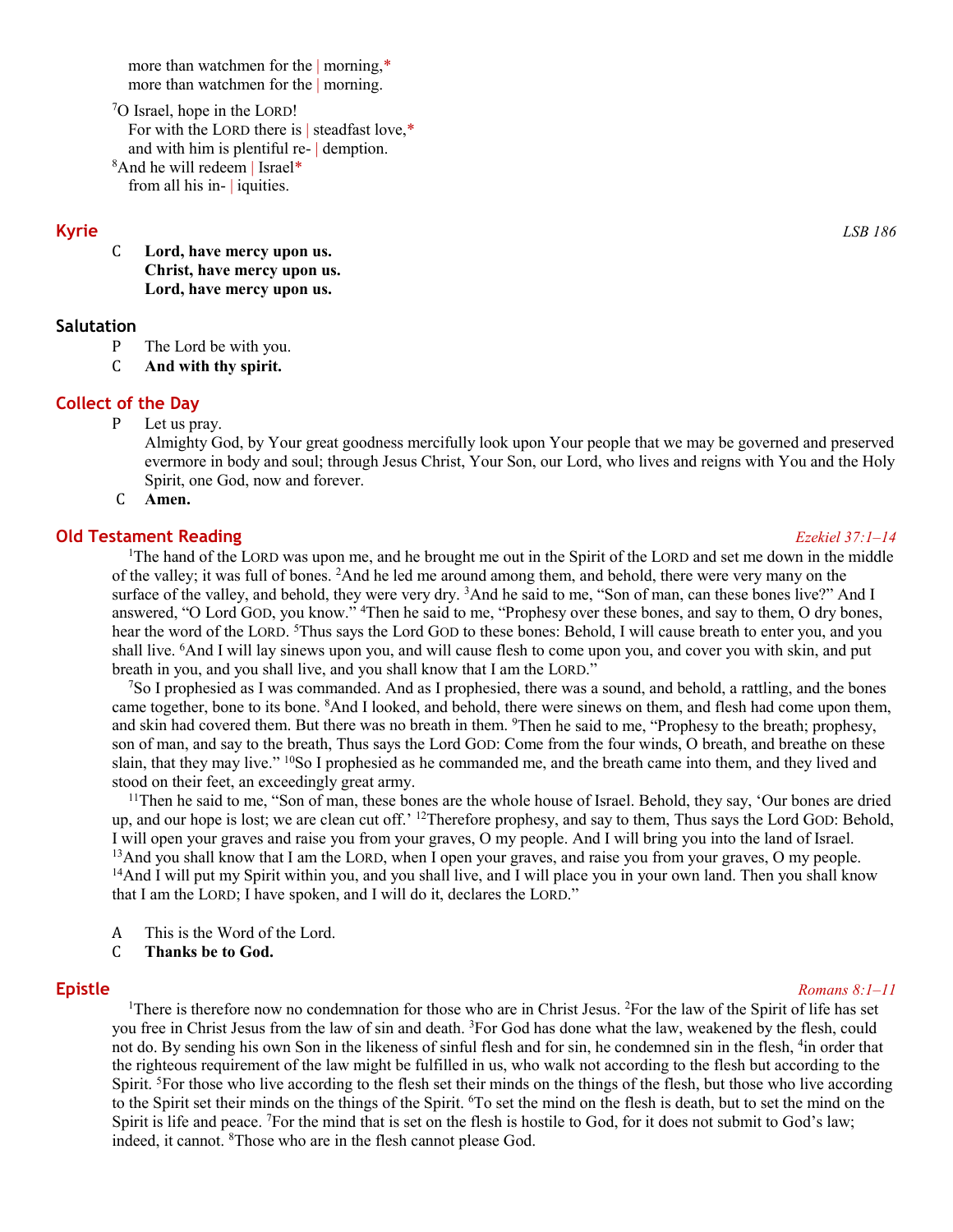<sup>9</sup>You, however, are not in the flesh but in the Spirit, if in fact the Spirit of God dwells in you. Anyone who does not have the Spirit of Christ does not belong to him. <sup>10</sup>But if Christ is in you, although the body is dead because of sin, the Spirit is life because of righteousness.  $11$ If the Spirit of him who raised Jesus from the dead dwells in you, he who raised Christ Jesus from the dead will also give life to your mortal bodies through his Spirit who dwells in you.

- A This is the Word of the Lord.<br>C Thanks be to God.
- Thanks be to God.

### **Holy Gospel** *John 11:1–45*

- P The Holy Gospel according to St. John, the eleventh chapter.<br>C Glory be to Thee, O Lord.
- Glory be to Thee, O Lord.

<sup>1</sup>Now a certain man was ill, Lazarus of Bethany, the village of Mary and her sister Martha. <sup>2</sup>It was Mary who anointed the Lord with ointment and wiped his feet with her hair, whose brother Lazarus was ill. <sup>3</sup>So the sisters sent to him, saying, "Lord, he whom you love is ill." <sup>4</sup>But when Jesus heard it he said, "This illness does not lead to death. It is for the glory of God, so that the Son of God may be glorified through it."

<sup>5</sup>Now Jesus loved Martha and her sister and Lazarus. <sup>6</sup>So, when he heard that Lazarus was ill, he stayed two days longer in the place where he was. <sup>7</sup>Then after this he said to the disciples, "Let us go to Judea again." <sup>8</sup>The disciples said to him, "Rabbi, the Jews were just now seeking to stone you, and are you going there again?" <sup>9</sup>Jesus answered, "Are there not twelve hours in the day? If anyone walks in the day, he does not stumble, because he sees the light of this world. <sup>10</sup>But if anyone walks in the night, he stumbles, because the light is not in him." <sup>11</sup>After saying these things, he said to them, "Our friend Lazarus has fallen asleep, but I go to awaken him." 12The disciples said to him, "Lord, if he has fallen asleep, he will recover." <sup>13</sup>Now Jesus had spoken of his death, but they thought that he meant taking rest in sleep. 14Then Jesus told them plainly, "Lazarus has died, 15and for your sake I am glad that I was not there, so that you may believe. But let us go to him." 16So Thomas, called the Twin, said to his fellow disciples, "Let us also go, that we may die with him."

 $17$ Now when Jesus came, he found that Lazarus had already been in the tomb four days.  $18$ Bethany was near Jerusalem, about two miles off, <sup>19</sup>and many of the Jews had come to Martha and Mary to console them concerning their brother. <sup>20</sup>So when Martha heard that Jesus was coming, she went and met him, but Mary remained seated in the house. <sup>21</sup>Martha said to Jesus, "Lord, if you had been here, my brother would not have died. <sup>22</sup>But even now I know that whatever you ask from God, God will give you." <sup>23</sup>Jesus said to her, "Your brother will rise again." <sup>24</sup>Martha said to him, "I know that he will rise again in the resurrection on the last day." <sup>25</sup> Jesus said to her, "I am the resurrection and the life. Whoever believes in me, though he die, yet shall he live, <sup>26</sup>and everyone who lives and believes in me shall never die. Do you believe this?" <sup>27</sup>She said to him, "Yes, Lord; I believe that you are the Christ, the Son of God, who is coming into the world."

<sup>28</sup>When she had said this, she went and called her sister Mary, saying in private, "The Teacher is here and is calling for you." 29And when she heard it, she rose quickly and went to him. 30Now Jesus had not yet come into the village, but was still in the place where Martha had met him. <sup>31</sup>When the Jews who were with her in the house, consoling her, saw Mary rise quickly and go out, they followed her, supposing that she was going to the tomb to weep there. <sup>32</sup>Now when Mary came to where Jesus was and saw him, she fell at his feet, saying to him, "Lord, if you had been here, my brother would not have died." <sup>33</sup>When Jesus saw her weeping, and the Jews who had come with her also weeping, he was deeply moved in his spirit and greatly troubled. <sup>34</sup>And he said, "Where have you laid him?" They said to him, "Lord, come and see." 35Jesus wept. 36So the Jews said, "See how he loved him!" 37But some of them said, "Could not he who opened the eyes of the blind man also have kept this man from dying?"

 $38$ Then Jesus, deeply moved again, came to the tomb. It was a cave, and a stone lay against it.  $39$ Jesus said, "Take" away the stone." Martha, the sister of the dead man, said to him, "Lord, by this time there will be an odor, for he has been dead four days." <sup>40</sup>Jesus said to her, "Did I not tell you that if you believed you would see the glory of God?" <sup>41</sup>So they took away the stone. And Jesus lifted up his eyes and said, "Father, I thank you that you have heard me. 42I knew that you always hear me, but I said this on account of the people standing around, that they may believe that you sent me." 43When he had said these things, he cried out with a loud voice, "Lazarus, come out." 44The man who had died came out, his hands and feet bound with linen strips, and his face wrapped with a cloth. Jesus said to them, "Unbind him, and let him go."

<sup>45</sup>Many of the Jews therefore, who had come with Mary and had seen what he did, believed in him.

- P This is the Gospel of the Lord.<br>C **Praise be to Thee, O Christ.**
- C **Praise be to Thee, O Christ.**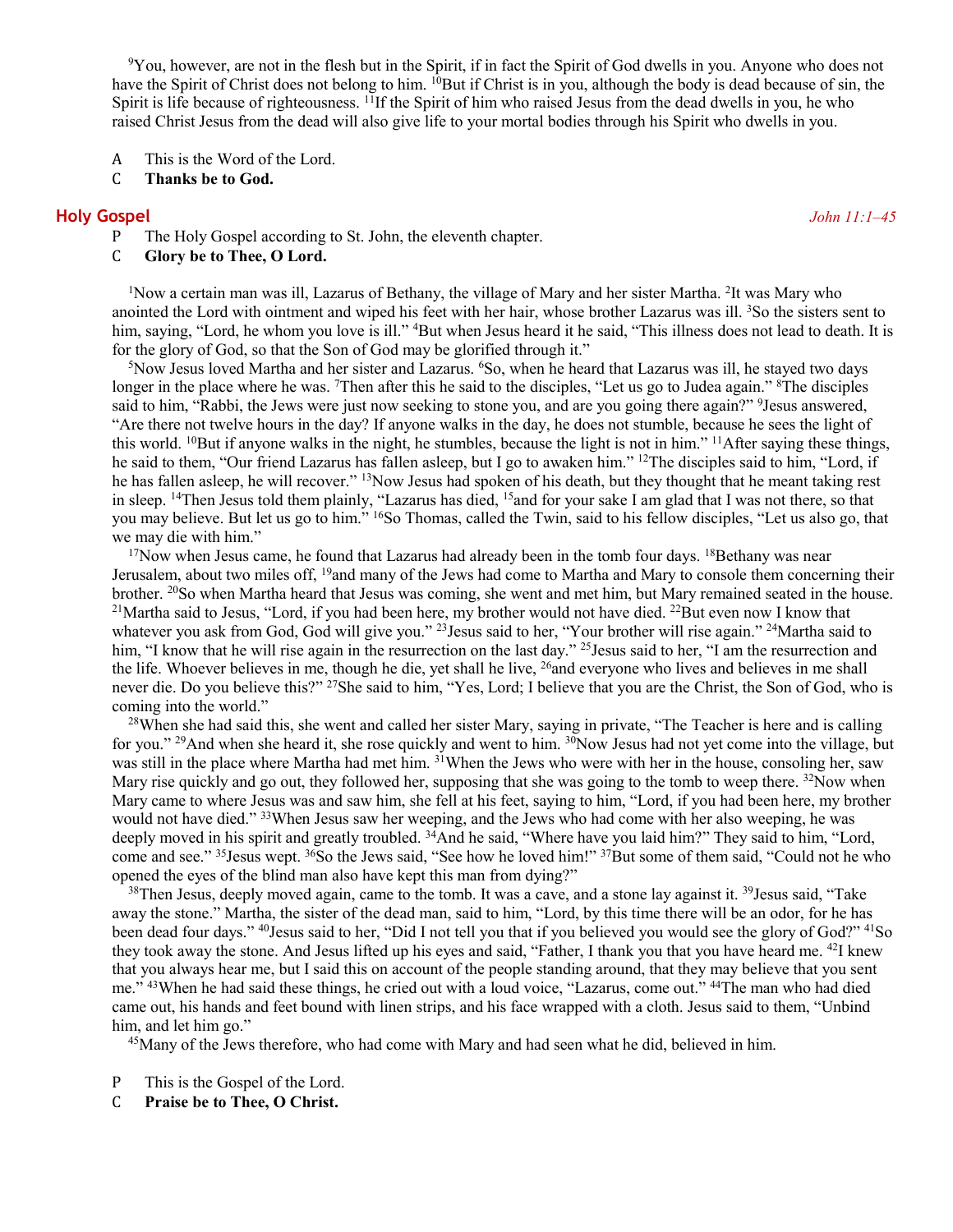# **Apostles' Creed**

C **I believe in God, the Father Almighty, maker of heaven and earth.**

> **And in Jesus Christ, His only Son, our Lord, who was conceived by the Holy Spirit, born of the virgin Mary, suffered under Pontius Pilate, was crucified, died and was buried. He descended into hell. The third day He rose again from the dead. He ascended into heaven and sits at the right hand of God the Father Almighty. From thence He will come to judge the living and the dead.**

**I believe in the Holy Spirit, the holy Christian Church, the communion of saints, the forgiveness of sins, the resurrection of the body, and the life** + **everlasting. Amen.**

## **Sermon**

## **Votum**

- P The peace of God, which passes all understanding, keep your hearts and minds in Christ Jesus.<br>C Amen.
- Amen.

### **Prayer of the Church**

- P O Lord, bind us up in Christ, that we may learn to pray with confidence, trusting in Your mercy to supply us with all things needful to us. You saw Israel in their despair and raised them up to hope by placing Your Spirit upon them. Join us together with the communion of saints in Christ, even though we must for a time stand apart. Raise us up from our weariness and grant us Your Spirit, that we may be strong in faith, bold in witness, holy in life and steadfast in hope. Lord, in Your mercy,
- C **hear our prayer.**
- P O eternal Lord, Your Son has given us the new birth of water and the Word and planted faith in us, that we might be Your own children. Bless Your Church. Supply her with able, fearless and caring pastors to nurture us in Your Word. Keep Your Church in Your mercy, that she may believe without fear and love without limit. Lord, in Your mercy,
- C **hear our prayer.**
- P O God of power and might, You hold us in Your hand. Give to us good government and faithful leaders who will heed Your Word and pursue righteousness and justice. Bless and defend us against all destruction, especially from this deadly pandemic, and teach us to be patient and faithful citizens of this land, using ourselves and our resources wisely for the good of all. Lord, in Your mercy,
- C: **hear our prayer.**
- P O merciful Lord, Your Son shed tears for Lazarus, whom He loved. Grant Your compassion, patience and endurance to all who suffer illness, who are troubled in mind or whose time on earth is short. Give us courage and comfort in Your victory and power over death. Eternal God, You carry the grief of those who mourn and remember all who die in Christ. Give comfort to the grieving and peace to the dying, and give that same comfort and peace to us who live in the shadow and fear of death, that we would neither live nor grieve as people without hope but trust in You at every hour. Hear all our prayers, especially on behalf of and for all those we name in our hearts. Lord, in Your mercy,
- C **hear our prayer.**